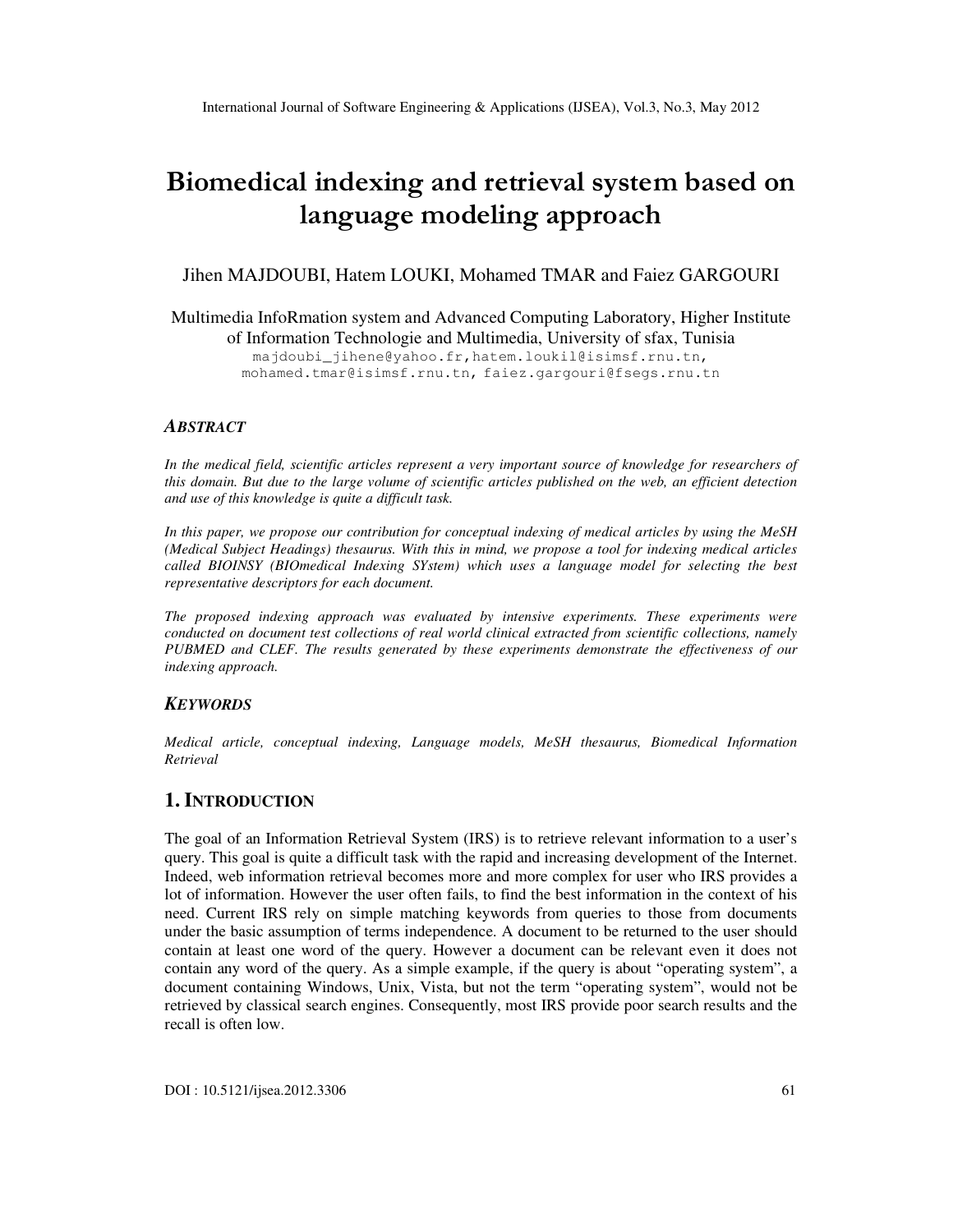A suitable solution to this problem is the conceptual indexing process that uses the ontology's concepts as means of normalizing the document vocabulary. Thus, by using concepts of the semantic resource (SR) and their description, IRS become able to understand the meaning of the word and capture the document semantic content. As in the example of "operating system" cited above, through concept recognition, the IRS can detect the relationships between the terms of user's query. Consequently IRS return the document that mentions Windows as an answer to the query about "operating system".

We focus here on the use of the SR to derive the semantic kernels of biomedical documents. In this paper, we propose a novel method for conceptual indexing of medical articles by using the MeSH (Medical Subject Headings) resource. The goal of this work is 2-fold. First, our goal is to build a system which can annotate a medical article with relevant MeSH descriptors. Second, our goal is to use this automatic annotation method to improve the biomedical document retrieval. The remainder of this paper is organized as follows. After summarizing the background for this problem in the next section, we present the previous work according to indexing medical articles in section 3. We detail our conceptual indexing approach in section 4. An experimental evaluation and comparison results are discussed in sections 5 and 6. After that, we try to use our conceptual indexing approach to improve document retrieval by using ImageCLEF med 2007 test collections. Finally section 8 presents some conclusions and future work directions.

# **2. BACKGROUND**

## **2.1 Context**

Each year, the rate of publication of scientific literature grows, making it increasingly harder for researchers to keep up with novel relevant published work. In recent years several researches have been devoted to attempt to manage effectively this huge volume of information, in many fields.

In the medical field, scientific articles represent a very important source of knowledge for researchers of this domain. The researcher usually needs to deal with a large amount of scientific and technical articles for checking, validating and enriching of his research work.

This kind of information is often present in electronic biomedical resources available through the Internet like  $CISMEF<sup>1</sup>$  and  $PUBMED<sup>2</sup>$ . However, the effort that the user put into the search is often forgotten and lost.

To solve these issues, current health Information Systems must take advantage of recent advances in knowledge representation and management areas such as the use of medical terminology resources. Indeed, these resources aim at establishing the representations of knowledge through which the computer can handle the semantic information.

#### **2.2 Examples of medical terminology resources**

The language of biomedical texts, like all natural language, is complex and poses problems of synonymy and polysemy. Therefore, several terminological resources are available to cope with the lexical ambiguity and synonymy present in biomedical terminology.

<sup>&</sup>lt;sup>1</sup> http://www.chu-rouen.fr/cismef/

<sup>&</sup>lt;sup>2</sup> http://www.ncbi.nlm.nih.gov/pubmed/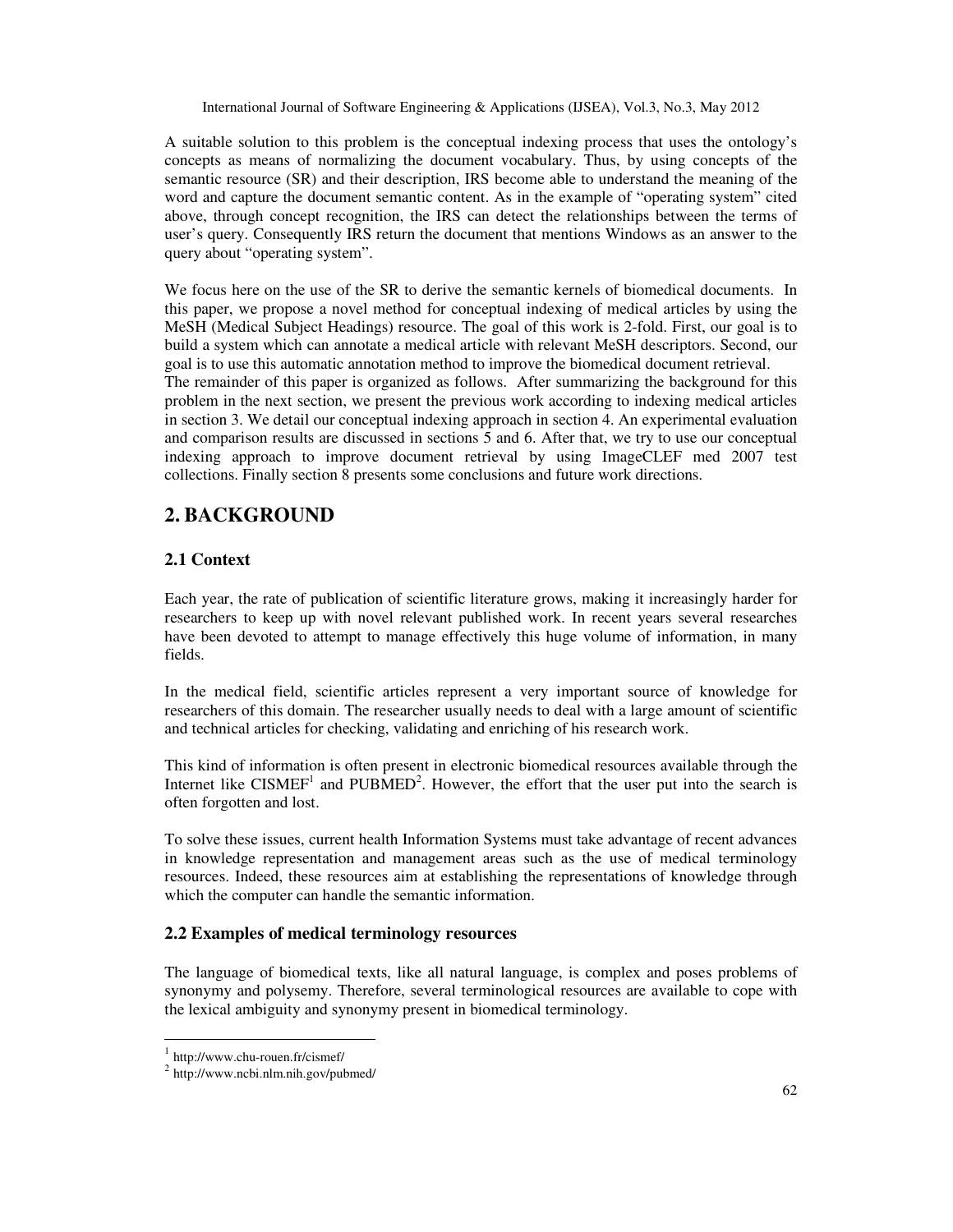In this section, we present some examples of medical terminology resources:

- SNOMED is a coding system, controlled vocabulary, classification system and thesaurus. It is a comprehensive clinical terminology designed to capture information about a patient's history, illnesses, treatment and outcomes.
- Galen (General Architecture for Language and Nomenclatures)<sup>3</sup> is a system dedicated to the development of ontology in all medical domains including surgical procedures.
- The Gene Ontology is a controlled vocabulary that covers three domains: – Cellular component, the parts of a cell or its extra cellular environment, – Molecular function, the elemental activities of a gene product at the molecular level, such as binding or catalysis,

– Biological process, operations or sets of molecular Events.

- The Unified Medical Language System (UMLS) project was initiated in 1986 by the U.S. National Library of Medicine (NLM). It consists of a (1) metathesaurus which collects millions of terms belonging to nomenclatures and terminologies defined in the biomedical domain and (2) a semantic network which consists of 135 semantic types and 54 relationships.
- The Medical Subject Headings (MeSH) thesaurus<sup>4</sup> is a controlled vocabulary produced by the National Library of Medicine (NLM) and used for indexing, and searching for biomedical and health-related information and documents.

Us for us, we have chosen Mesh because it meets the aims of medical librarians and it is a successful tool and widely used for indexing literature.

# **3. RELATED RESEARCH WORK**

Automatic indexing of the medical articles has been investigated by several researchers. In this section, we are only interested in the indexing approach using the MeSH thesaurus.

In [2], *Névéol* proposes a tool called MAIF (MesH Automatic Indexer for French) which is developed within the CISMeF team. To index a medical resource, MAIF follows three steps: analysis of the resource to be indexed, translation of the emerging concepts into the appropriate controlled vocabulary (MeSH thesaurus) and revision of the resulting index.

In [4], the authors proposed the MTI (MeSH Terminology Indexer) to index English resources. MTI results from the combination of two MeSH Indexing methods: MetaMap Indexing (MMI) and a statistical, knowledge-based approach called PubMed Related Citations (PRC).

The MMI method [5] consists on discovering the Unified Medical Language System (UMLS) concepts from the text. These UMLS concepts are then refined into MeSH terms.

The PRC method [6] computes a ranked list of MeSH terms for a given title and abstract by finding the MEDLINE citations most closely related to the text based on the words shared by

 3 http://www.opengalen.org

<sup>4</sup> http://www.nlm.nih.gov/mesh/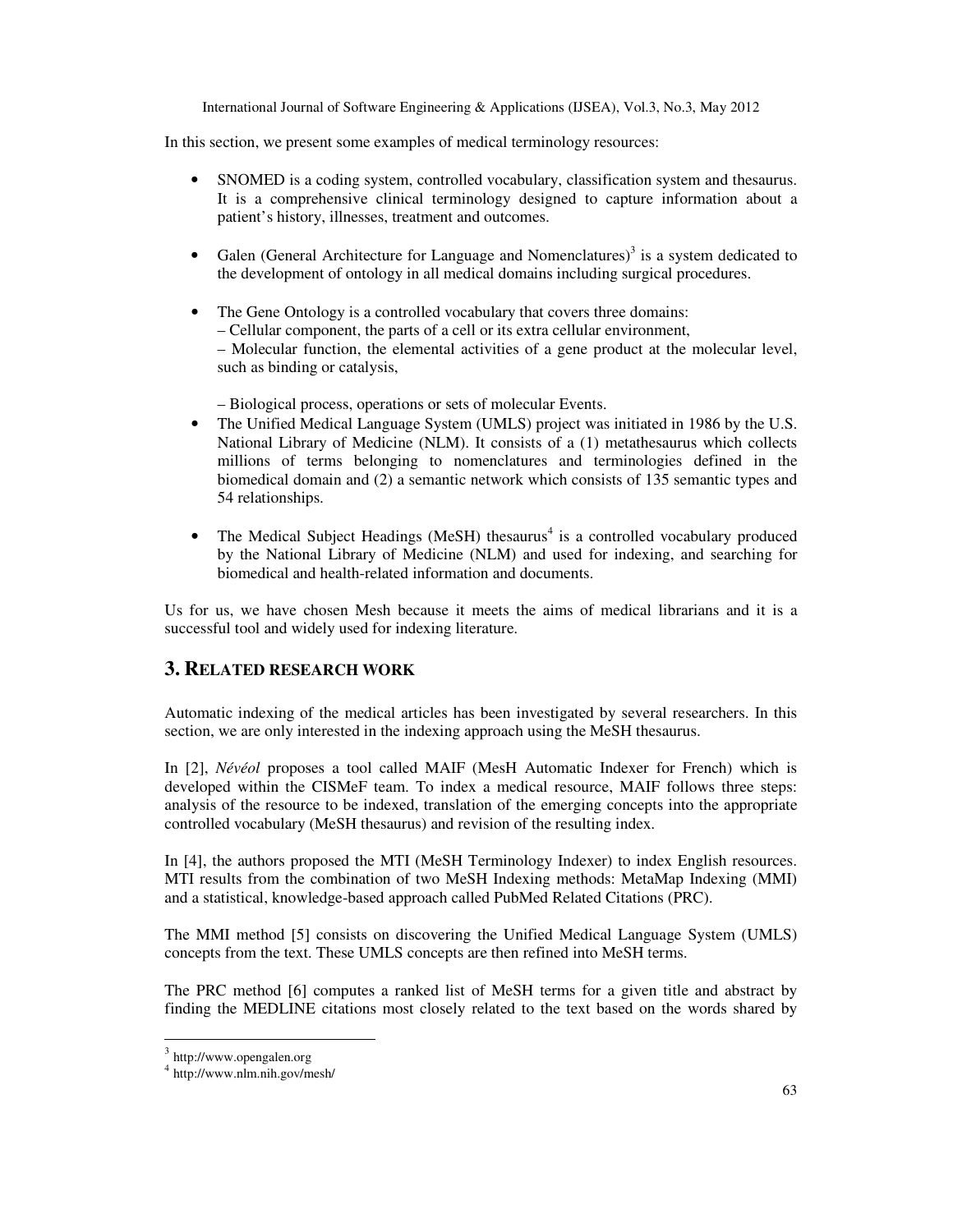both representations. Then, MTI combines the results of both methods by performing a specific post processing task, to obtain a first list. This list is then devoted to a set of rules designed to filter out irrelevant concepts. To do so, MTI provides three levels of filtering depending on precision and recall: the strict filtering, the medium filtering and the base filtering.

Nomindex [1] recognizes concepts in a sentence and uses them to create a database allowing to retrieve documents. Nomindex uses a lexicon derived from the ADM (Assisted Medical Diagnosis) [7] which contains 130 000 terms. First, document words are mapped to ADM terms and reduced to reference words. Then, ADM terms are mapped to the equivalent French MeSH terms, and also to their UMLS Concept Unique Identifier. Each reference word of the document is then associated with its corresponding UMLS. Finally a relevance score is computed for each concept extracted from the document.

The conceptual indexing strategy proposed by [3] involves three steps. First they compute for each concept MeSH C it's similarity with the document D. After that, the candidate concepts extracted from step 1 are re-ranked according to a correlation measure that estimates how much the word order of a MeSH entry is correlated to the order of words in the document. Finally the content based similarity and the correlation between the concept C and the document D are combined in order to compute the overall relevance score. The N top ranked concepts having the highest scores are selected as candidate concepts of the document D.

[32] introduced a retrieval-based system for MeSH Classification called EAGL. For each MeSH term, its synonyms and description are indexed as a single document in a retrieval index. A piece of text, the query to the retrieval system, is classified with the best ranked MeSH 'documents'. KNN (K-Nearest-Neighbours) indexing system [33] relies on a retrieval approach based on language models. The parameters of the query language model are estimated on the text to index. Next, citations most similar to this query language model are retrieved. The classification is based on the MeSH terms assigned to the top  $K^5$  retrieved documents. The relevance of a MeSH term is determined by summing the retrieval score of the top documents that have been assigned that term.

Our indexing approach presented in this paper differs from previous works in the following key points:

– Weighing term: to our knowledge, there is so far no work dealing with the use of the semantics relationships in the weighing process for biomedical IR. Indeed, to determine a term importance, the indexing approaches are based on the statistical measure (Tf, idf). So, any consideration of the term semantic in the calculation of its weight is taken into account. For example, the term weight is calculated independently of its synonym occurrences. However, [8] has showed the utility of integrating the WordNet's conceptual information to calculate term importance for web information retrieval. Thus, motivated by the Search results of [8], we estimate term relevance for a document by using its semantics relationships. To determine term importance, our indexing strategy exploits its relationships in Mesh, rather than relying only on a statistical measure.

– Word Sense Disambiguation (WSD) technique: WSD consists in recognizing and assigning the correct sense or Meaning of a given word. During the last years, many investigations on WSD have been done. These investigations can be mainly subdivided into three categories: Knowledge based [9][10], Supervised [11][12] and Unsupervised methods [13].

 $\ddot{\phantom{a}}$ 

 $5$  based on preceding experiments K =10 was used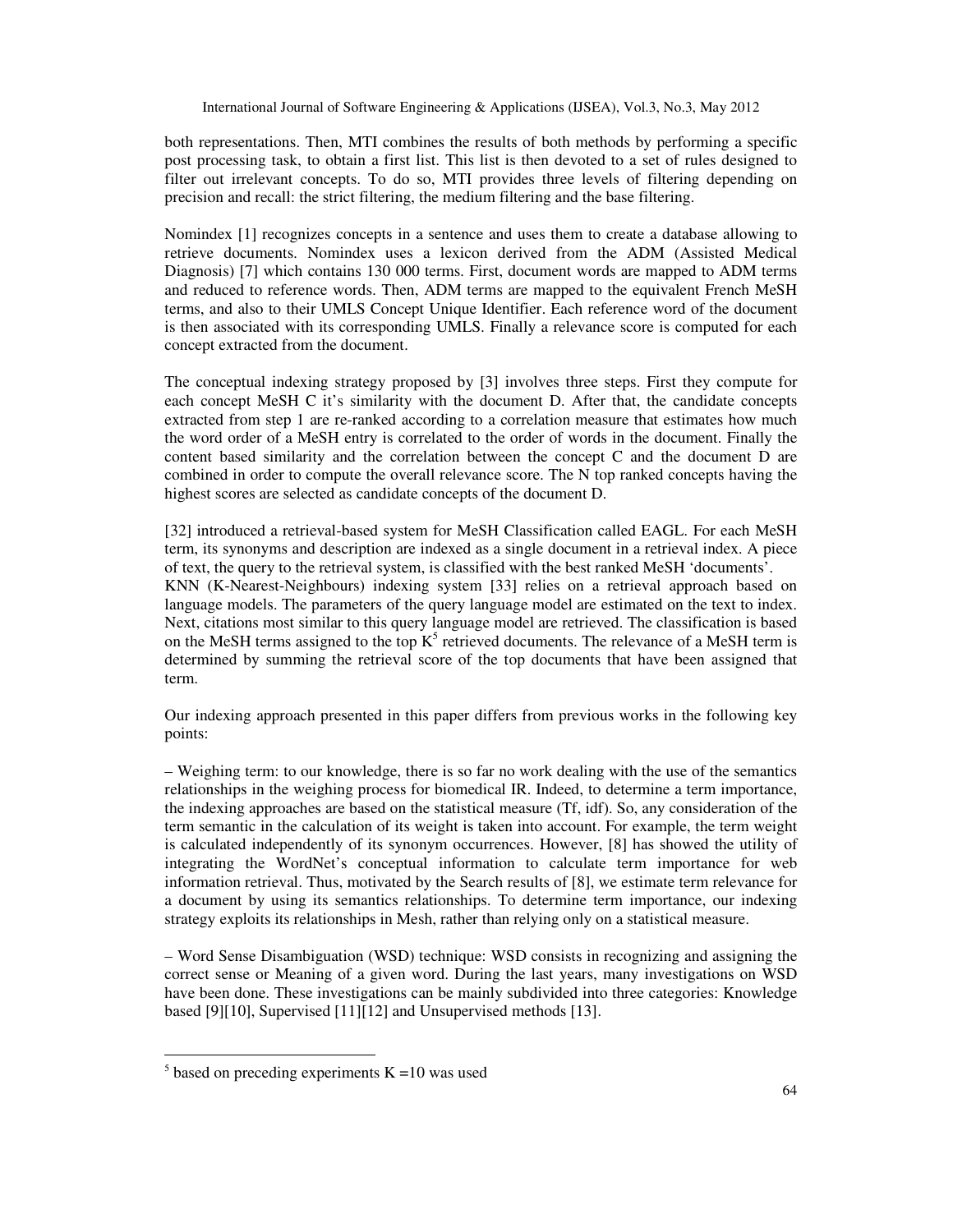Knowledge-based approaches are based on the semantic resources such as ontologies. Supervised methods use manually annotated corpus for training classifiers. Unsupervised classifiers are trained on unannotated corpora to extract several groups of similar texts.

In our approach, to disambiguate the senses of the term and determine it's descriptor in the context of the document, we use the language model approach. More precisely, to assess the relevance of a MeSH descriptor to this document, we estimate the probability that the MeSH descriptor would have been generated by language model of this document.

#### **4. OUR CONCEPTUAL INDEXING APPROACH**

Our indexing methodology as schematized in Figure 1, consists of four main steps: (a) Pretreatment (b) term extraction (c) term weighing and (d) selection of descriptors. In the following, we describe the structure of MeSH vocabulary and then we detail the steps of our indexing method.



Figure 1. Architecture of our indexing approach

# **4.1. MeSH thesaurus**

The structure of MeSH is centred on descriptors, concepts, and terms.

- Each term can be either a simple or a composed term.
- A concept is viewed as a class of synonyms terms. The preferred term gives its name to the concept.
- A descriptor class consists of one or more concepts where each one is closely related to each other in meaning. Each descriptor has a preferred concept. The descriptor's name is the name of the preferred concept.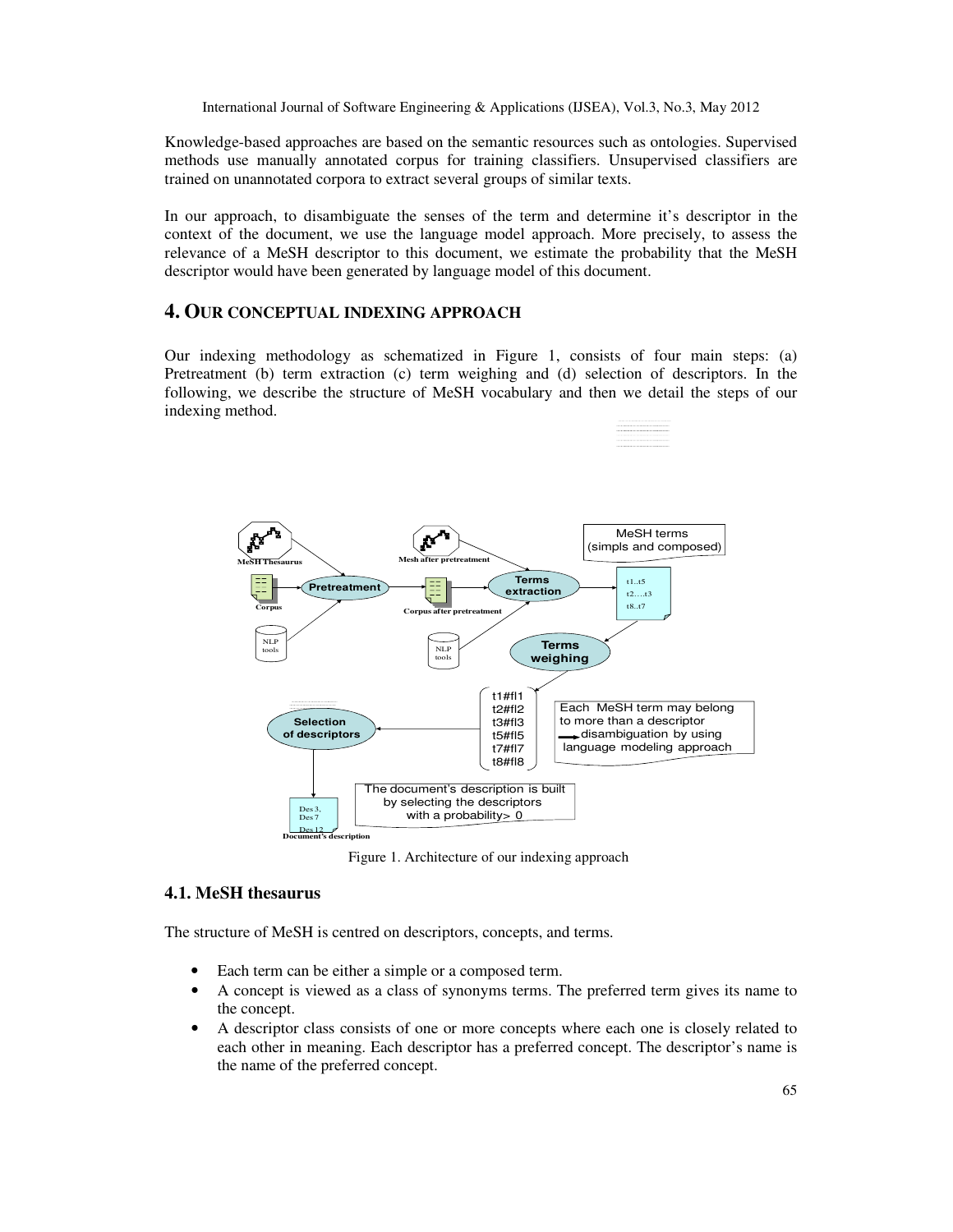Each of the subordinate concepts is related to the preferred concept by a relationship (broader, narrower).

Cardiomegaly [Descriptor] Cardiomegaly [Concept, Preferred] Cardiomegaly [Term, Preferred] Enlarged Heart [Term] Heart Enlargement [Term] Cardiac Hypertrophy [Concept, Narrower] Cardiac Hypertrophy [Term, Preferred] Heart Hypertrophy [Term]

Figure 2. Extrait of MeSH

As shown by figure 2, the descriptor "Cardiomegaly" consists of two concepts: "Cardiomegaly" and "Cardiac Hypertrophy". Each concept has a preferred term, which is also said to be the name of the Concept.

For example, the concept "Cardiomegaly" has three terms "Cardiomegaly" (preferred term) , "Enlarged Heart" and "Heart Enlargement".

As in the example above, the concept "Cardiac Hypertrophy" is narrower to than the preferred concept "Cardiomegaly".

## **4.2. Pretreatment**

The first step is to split text into a set of sentences. We use the Tokeniser module of GATE [14] in order to split the document into tokens, such as numbers, punctuation, character and words. Then, the TreeTagger [30] stems these tokens to assign a grammatical category (noun, verb,...) and lemma to each token. Finally, our system prunes the stop words for each medical article of the corpus. This process is also carried out on the MeSH thesaurus. Thus, the output of this stage consists of two sets. The first set is the article's lemma, and the second one is the list of lemma existing in the MeSH thesaurus.

Figure 3 outlines the basic steps of the pre-treatment phase.

| La prise en charge de la pathologie dépressive repose sur les médicaments<br>antidépresseurs. Ces médicaments doivent entre toutefois prescrits avec prudence chez<br>les sujets âgés.<br>(a) Document               |
|----------------------------------------------------------------------------------------------------------------------------------------------------------------------------------------------------------------------|
| la prise en charge de la pathologie dépressive repose sur les médicaments<br>antidépresseurs.<br>ces médicaments doivent entre toutefois prescrits avec prudence chez les sujets âgés.<br>(b) Spliting into senteces |
| la prise en charge de la pathologie dépressif repose sur le médicament antidépresseur.<br>Ce médicament doit entre toutefois prescrire avec prudence chez le sujet âgé.<br>(c) Lemmatisation                         |
| prise pathologie dépressif médicament antidépresseur.<br>médicament prescrire sujet âgé.<br>(d) Pruning stop words                                                                                                   |

Figure 3. Pretreatment step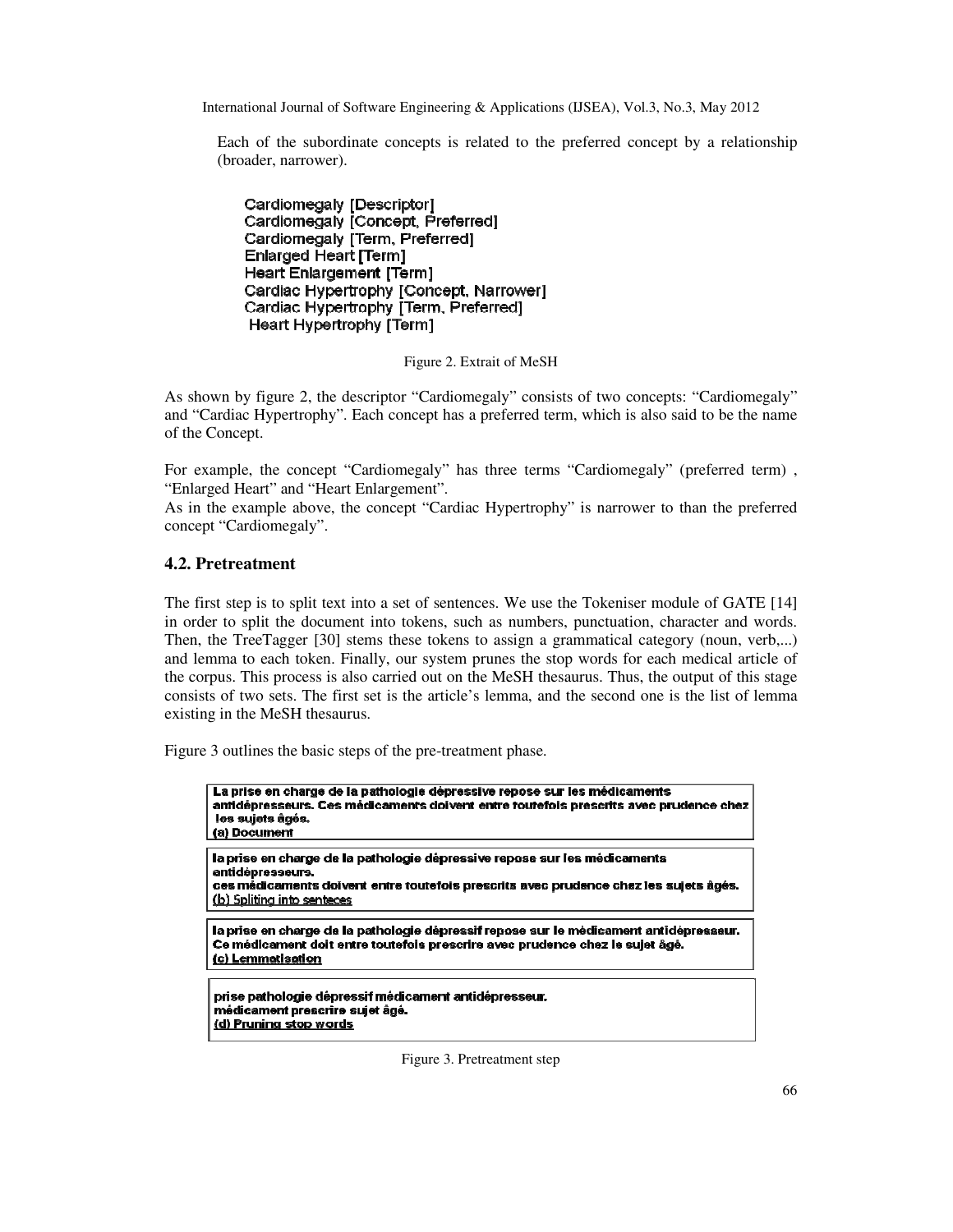#### **4.3. Term extraction**

Automatic term extraction in textual corpora is a challenging task because terms are generally composed of multiple words. The current term extraction approaches can be categorized as (1) linguistic [15] [16], (2) statistical [17] [18] and (3) hybrid (linguistic and statistical) [19] approaches.

The linguistic approach allows defining, identifying and recognising terms looking at pure linguistic properties, using linguistic filtering techniques aiming to identify specific syntactic term patterns [20].

The statistical approaches are based on quantitative techniques such as collocation measure. A collocation, as defined by Choueka [21], is a sequence of adjacent words that frequently appear together.

The hybrid approaches takes into account both linguistic and statistical hints to recognise terms. As mentioned above, a term can be either simple or composed. To extract the simple term, we project the Mesh thesaurus on the document by applying a simple matching. More precisely, each lemmatized term in the document is matched with the canonical form or lemma of MeSH terms. To recognize the composed terms, we have chosen to use YateA [22]. YateA (Yet Another Term ExtrAtor) is an hybrid term extractor developed in the project ALVIS. After text processing, YateA generates a file composed of two columns: the inflected form of the term and its frequency. For instance, as shown in figure 4 which describes the result of the term extraction process by using YateA, the term "exercice physique" occurs 6 times.

| # Inflected form              | Frequency |
|-------------------------------|-----------|
| activité physique             | 16        |
| activité sportive             | -9        |
| exercice musculaire           | 8         |
| exercice physique             | 6         |
| effets bénéfiques             | 6         |
| g de glucides<br>- 5          |           |
| contrôle glycémique           | 5         |
| insuffisance coronaire        | 5         |
| index glycémique 4            |           |
| risque cardiovasculaire       | 4         |
| adaptation des doses          | 4         |
| glycémie capillaire           | 4         |
| sensibilité à l'insuline      | 4         |
| fréquence cardiaque 3         |           |
| hydrates de carbone 3         |           |
| acides gras libres            | 3         |
| autosurveillance qlycémique 3 |           |
| patient dnid<br>3             |           |
| acides gras<br>3              |           |
| 3<br>dernier repas            |           |
| profil lipidique 3            |           |
| activité physique réqulière 3 |           |
| insuline rapide 3             |           |
|                               |           |

Figure 4. An excerpt of the result of YaTeA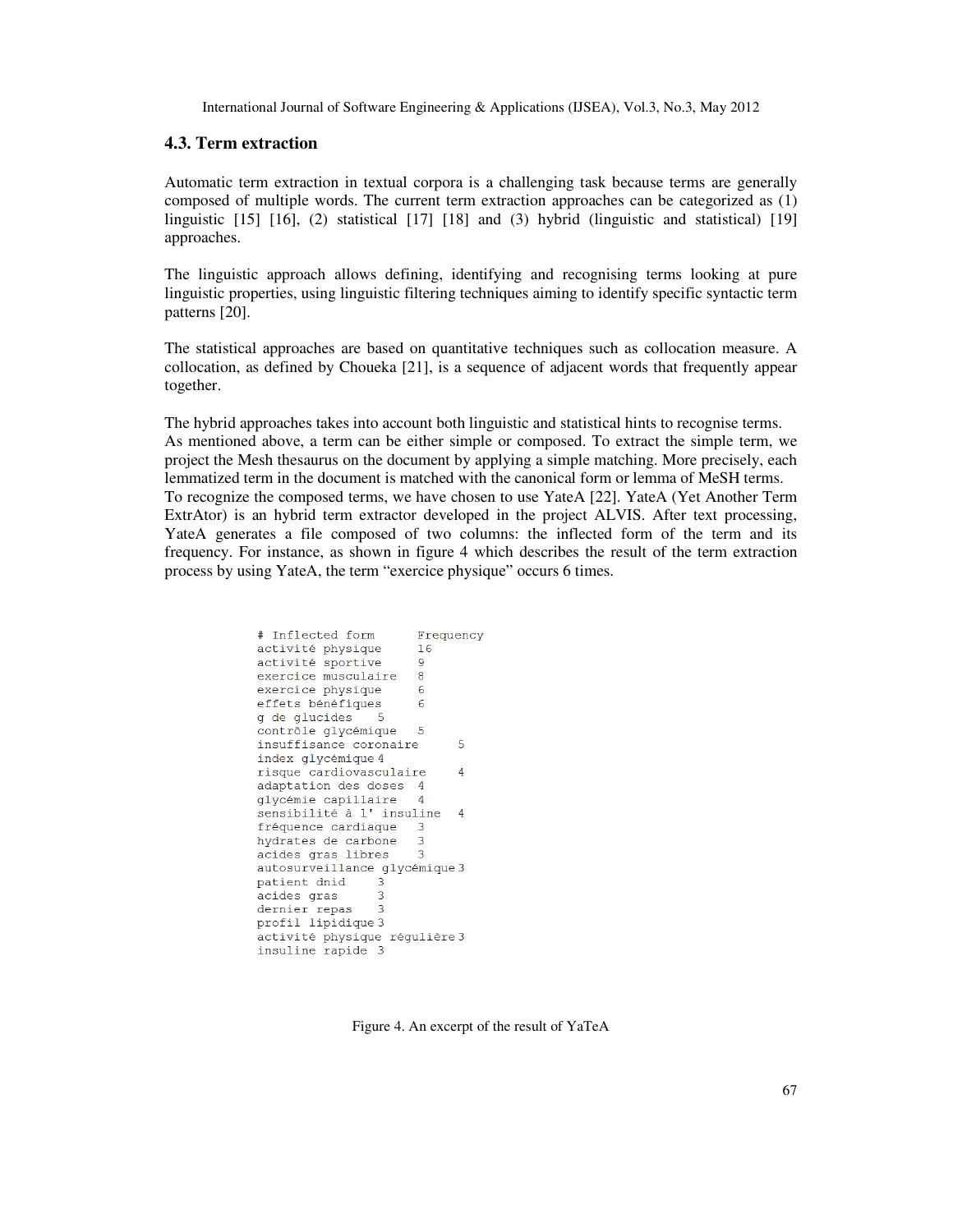#### **4.4. Term weighing**

Calculating term importance is a significant and fundamental step in information retrieval process and it is traditionally determined through term frequency (tf) and inverse document frequency (IDF).

In this paper we present a novel weighing technique by intuitively interpreting the conceptual information in the Mesh thesaurus. To determine term importance, this technique exploits its relationships in Mesh, rather than relying only on a statistical measure. Hence, the term weight is calculated by using its synonyms occurrences. Term significance is also captured using its location. More precisely, we assign an additional weight to the terms that are extracted from the title or the abstract of the document. To do so, we use two measures: the Content Structure Weight (CSW) and the Semantic Weight (SW).

#### **4.4.1. Content Structure Weight**

We can notice that the frequency is not a main criterion to calculate the CSW of the term. Indeed, the CSW takes into account the term frequency in each part of the document rather than the whole document. For example, a term of the Title receives a higher importance (\*10) than to a term that appears in the Paragraphs (\*2). Table 1 shows the various coefficients used to weight the term locations. These coefficients were determined in an experimental way in [23].

| Term location                                                     | Weight of the location |
|-------------------------------------------------------------------|------------------------|
| Title $(T)$<br>Keywords $(K)$<br>Abstract $(A)$<br>Paragraphs (P) | 10                     |

Table 1. Weighing coefficients

The CSW of the term  $t_i$  in a document d is given as follows:

$$
CSW(t_i, d) = \frac{\sum_{A \in T, K, A, P} f(t_i, d, A) \times W_A}{\sum_{A \in T, K, A, P} (f(t_i, d, A))}
$$
 (1)

Where:

 $-W_A$  is the weight of the location A (see Table 1),

 $-f(t_i,d,A)$  is the occurrence frequency of the term  $t_i$  in the document d at location A.

For example, the term *cancer* exists in the document d<sub>1683</sub>: 1 time in the title, 2 times in the abstract and 9 times in the Paragraphs,

$$
CSW (cancer, d_{1683}) = \frac{1 \times 10 + 2 \times 8 + 9 \times 2}{1 + 2 + 9}.
$$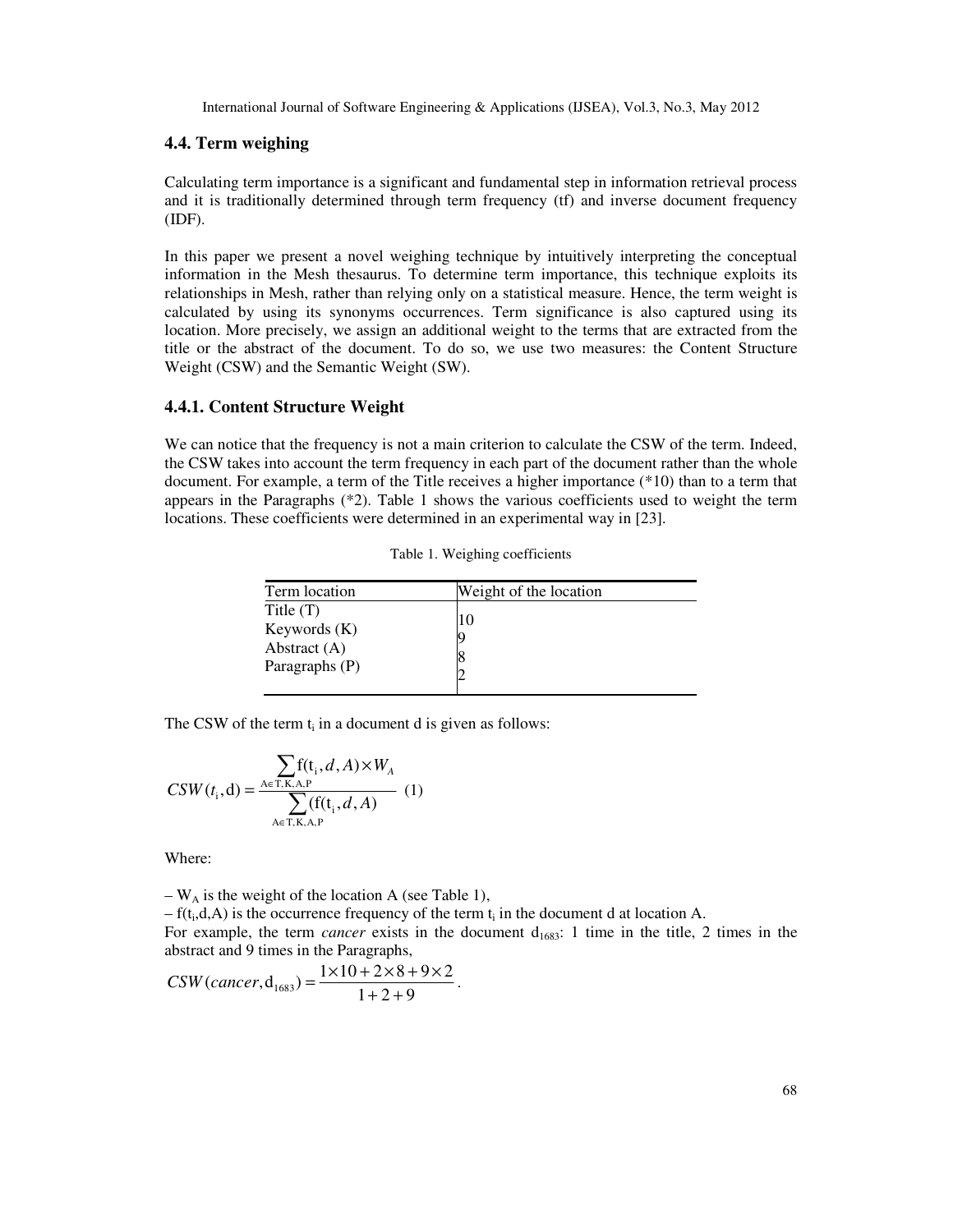#### **4.4.2. Semantic Weight**

The Semantic Weight of term ti in the document d depends on its synonyms existing in the set of Candidate Terms  $(CT(d))$  generated by the term extraction step. To do so, we use the Synof function that associates for a given term  $t_i$ , its synonyms among the set of  $CT(d)$ . Formally the measure SW is defined as follows:

$$
SW(t_i, d) = \frac{\sum_{g \in Symg(t_i, CT(d))}}{|Symg(t_i, CT(d))|}
$$
(2)

For a given term  $t_i$ , we have on the one hand its Content Structure Weight (CSW( $t_i$ , d)) and on the other its Semantic Weight  $(SW(t_i, d))$ , its Local Weight  $(LW(t_i, d))$  is determined as follows:

$$
LW(t_i, d) = \frac{CSW(t_i, d) + SW(t_i, d)}{2}
$$
\n(3)

By examining the equation 3, we can notice that the terms (simple or composed) are weighted by the same way. Despite the several works dealing with the weighing of composed terms, there is so far no weighing technique shared by the community [24]. In our approach, we applied the weighing method proposed by [25]. According to [25], for a term t composed of n words, its frequency in a document depends on the frequency of the term itself, and the frequency of each sub-term. For this purpose, it proposes the measure cf which is defined as follows:

$$
cf(t,d) = f(t,d) + \sum_{\text{st} \in \text{subterms}(t)} \frac{\text{length(st)}}{\text{length(t)}} . f(st,d) \tag{4}
$$

 $- f(t; d)$ : the occurrences number of t in the document d.

– Length(t) represents the number of words in the term t.

– subterms(t) is the set of all possible terms MeSH which can be derived from t.

For example, if we consider a term "cancer of blood", knowing that "cancer" is itself also a MeSH term, its frequency is computed as:

*cf* (cancer of blood, d) = 
$$
f
$$
 (cancer of blood, d) +  $\frac{1}{2}$ .  $f$  (cancer, d)

Consequently, in an attempt to take into account the case of composed terms, we calculate the csw measure as follows:

$$
CSW(t_i, d) = \frac{\sum_{A \in T, K, A, P} f(t_i, d, A) \times W_A}{\sum_{A \in T, K, A, P} (f(t_i, d, A))} + \sum_{\text{st} \in subterms(t_i)} \frac{length(st)}{length(t_i)} \cdot f(st, d)
$$
(5)

Where:  $f(st,d)$  is the occurrences number of st in the document d.

#### **4.5. Selection of descriptors**

A term MeSH may be located in different hierarchies at various levels of specificity, which reflects its ambiguity. As an illustration, figure 5 depicts the term "Pain", which belongs to four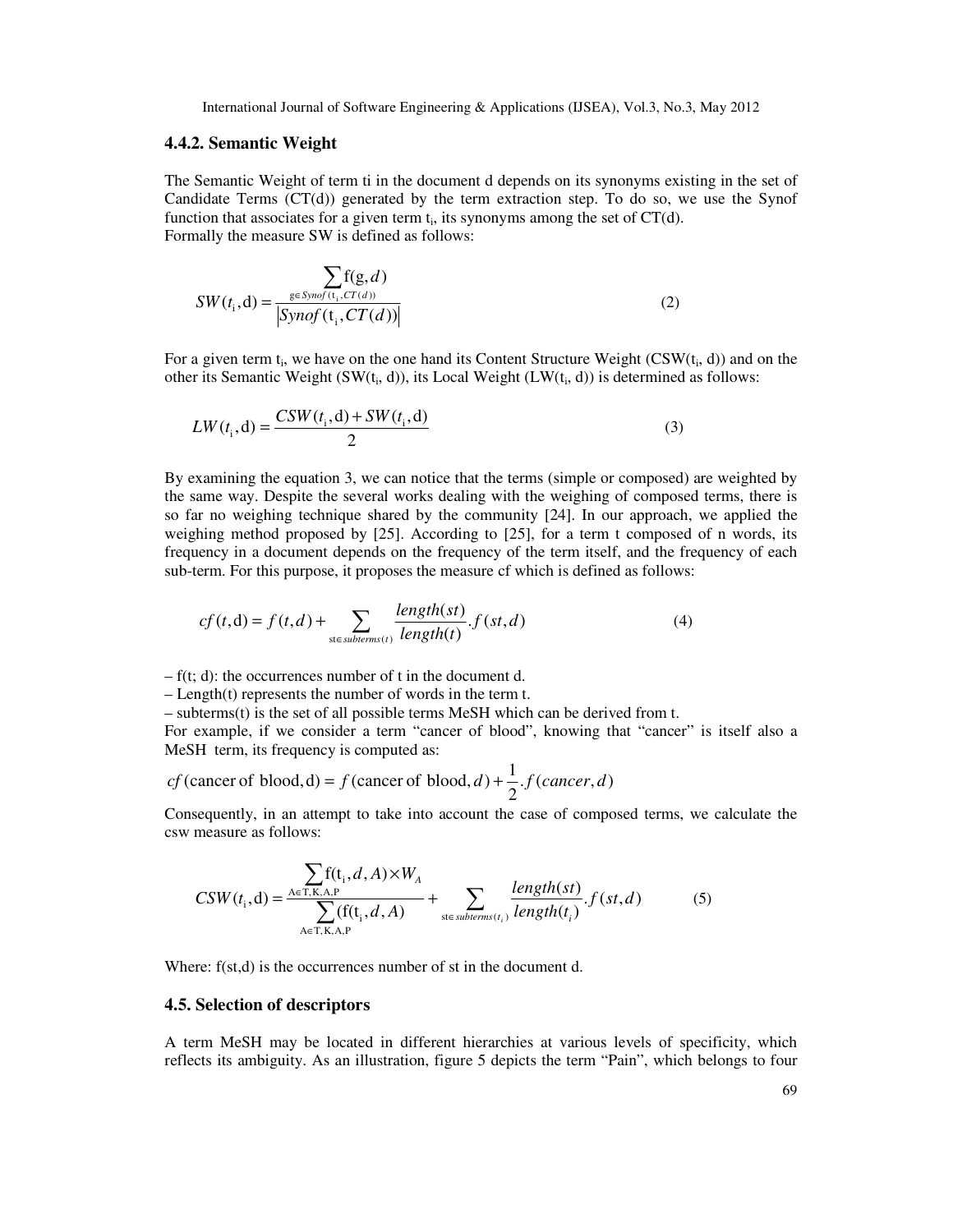branches of three different hierarchies (descriptors) whose the most generic descriptors are: Nervous System Disease (C10); Pathological Conditions, Signs and Symptoms (C23); Psychological Phenomena and Processes (F02); Musculoskeletal and Neural Physiological Phenomena (G11).



Figure 5. Term Pain in MeSH

In the last years, due to the amount of ambiguous terms and their various senses used in biomedical texts, term ambiguity resolution becomes a challenge for several researchers [26] [27] [28]. Differently from the proposed works in the literature, our method assign the appropriate descriptor related to a given term by using the language model approach.

For an ambiguous term, the task of WSD consists in answering the question: among its several senses, which is the best descriptor that can represent this term. The task of the WSD system is then to estimate, for each candidate descriptor MeSH, which is most likely to be the ideal concept. Hence, we estimated a language model for each document in the collection and for a MeSH descriptor we rank the documents with respect to the likelihood that the document language model generates the MeSH descriptor. Our basic assumption behind descriptor selection is that "for a given term  $t_i$  having several senses in the document d, the best descriptor is the one which has the highest probability to be generated by the model of this document".

To do so, we estimated P(desid) the probability of generating the descriptor des according to the document model. This probability is estimated by using the language model approach proposed by [29].

In the following, after a brief presentation of language model approach proposed by [29], we detail our WSD method.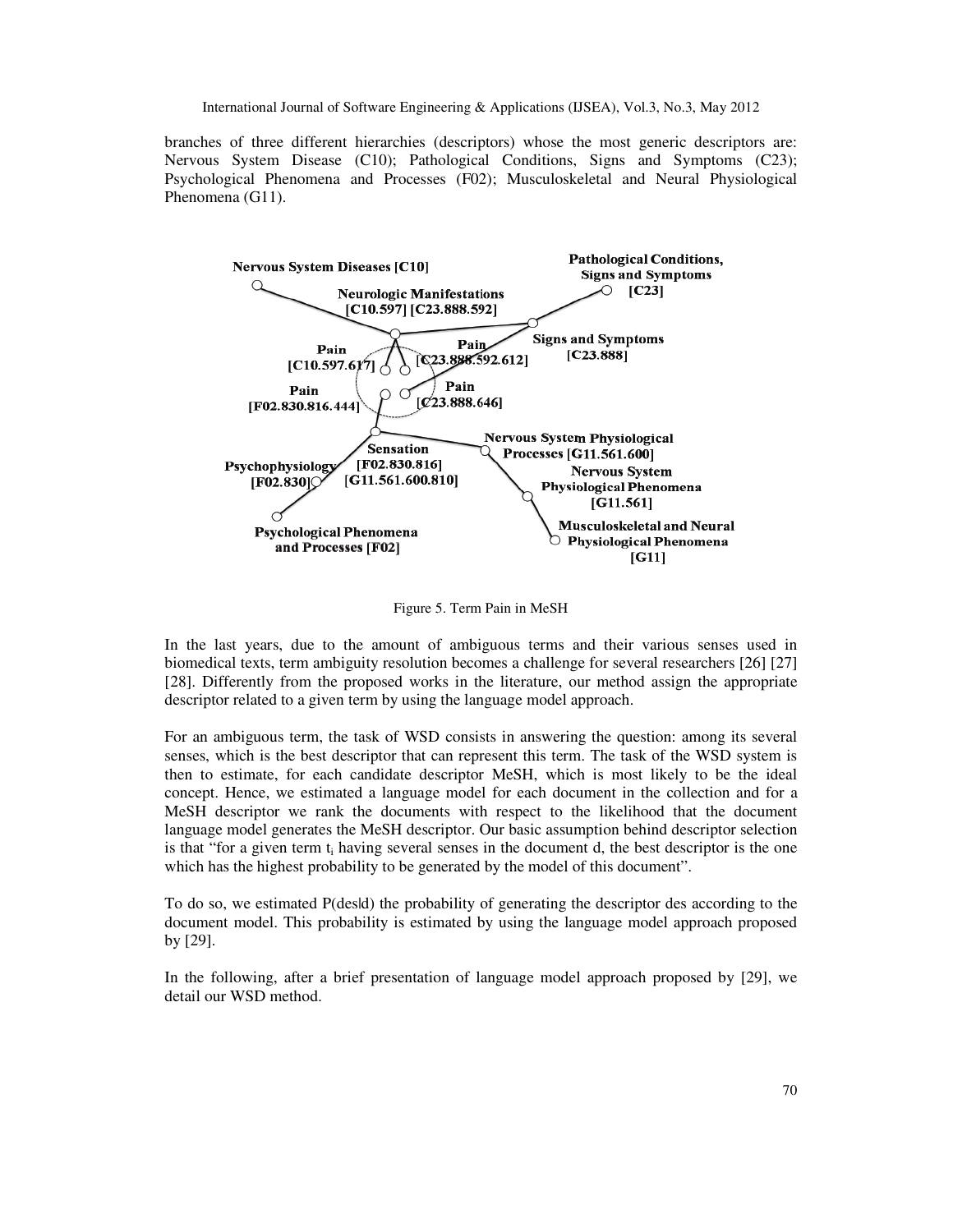#### **4.5.1. Language modeling approach**

As is the case with the majority of language modeling approaches, [29] assumes that the user has a reasonable ideal of the terms that are likely to appear in the ideal document that can satisfy his information need, and the query terms the user chooses can distinguish the ideal document from the rest of the collection. The query is then generated as the piece of text representative of the ideal document. For each document d in the collection, [29] calculates the probability of generating the user query by using this equation:

$$
P(d|Q) = \prod_{t_i \in Q} ((1 - \lambda)P(t_i|d) + \lambda P(t_i|D)
$$
\n<sup>(7)</sup>

Where:

 $-P(t_i|D)$  represents the probability of generating  $t_i$  from corpus D.

$$
P(t_i|D) = \frac{df(t_i, D)}{\sum_{t_j \in D} df(t_j, D)}
$$
\n
$$
(8)
$$

 $df(t_j, D)$  the number of documents which term  $t_j$  is occurs in.

 $-P(t_i|d)$  represents the probability of generating  $t_i$  from a document d.

$$
P(t_i d) = \frac{tf(t_i, d)}{|d|} \tag{9}
$$

*tf*  $(t_i, d)$  is the frequency of the term  $t_i$  in the document d.

Finally, documents are ranked according to their estimated degree or probability of usefulness for the user.

#### **4.5.2. WSD using language modelling**

In our WSD approach, to determine for an ambiguous term, its best descriptor, we have adapted the language model of [29] by substituting the query by the Mesh descriptor. Thus, we infer a language model for each document and rank Mesh descriptors according to their probability of producing each one given this model. We would like to estimate P(des|d), the probability of generation a Mesh descriptor des given the language model of document d.

For a collection (D), a document (d) and a MeSH descriptor (des) composed of n concepts, the probability P(des|d) is done by :

$$
P(degk|d) = \prod_{c_j \in relatedtoDes(ds_k, d)} ((1 - \lambda)P(c_j|d) + \lambda P(c_j|D)
$$
\n(10)

RelatedtoDes (respectively RelatedtoCon) is the function that associates for a given descriptor des (respectively concept con) and a document d, the concepts (respectively terms) MeSH which are related to des (respectively con) in d.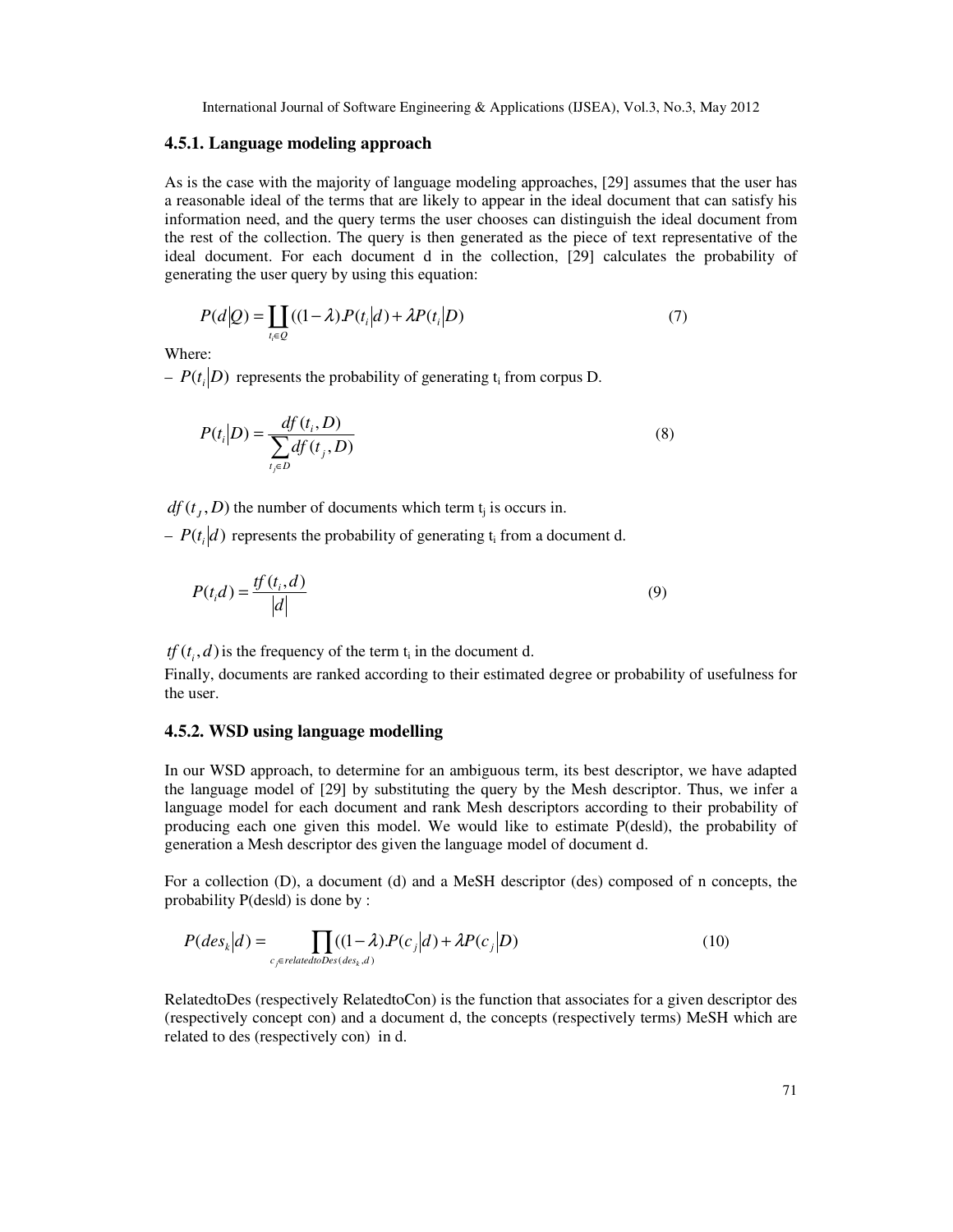In the equation 10, we need to estimate two probabilities:

•  $P(c_j|D)$ : the probability of observing the concept  $c_j$  in the collection D.

$$
P(c | D) = \frac{f(c, D)}{\sum_{c \in D} f(c', D)}
$$

$$
f(c_j, D) = \sum_{t_i \in relatedto Con(c_j, d)} df(t_i, D)
$$

 $df(t,D)$ : df (document frequency) is the number of documents which term t occurs in D.

• P(c<sub>j</sub>ld): the probability of observing a concept  $c_j$  in a document d:

$$
P(c|d) = \frac{f(c,d)}{|\text{concepts}(d)|}
$$
  

$$
f(c_j, d) = \sum_{t_j \in \text{relatedtoCon}(c_i, d)} LW(t_j, d)
$$

 $LW(t,d)$  is determined by using the equation 3.

 $(c_j, d)$ 

Based on this approach, to assign the appropriate sense (Best Descriptor (BD)) related to an ambiguous term  $(t_i)$  in the context of document  $(d_i)$ , we must go through these steps:

#### **1. Compute the descriptor relevance score:**

*t relatedtoCon c d*

*l j*

Let *senses*<sup>*i*</sup><sub>dj</sub> = { $des_{dj}^{i1}$ ,  $des_{dj}^{i2}$ ,  $des_{dj}^{i3}$ ... $des_{dj}^{in}$ }: the set of descriptors MeSH that can represent the term  $t_i$  in the document  $d_j$ . For each descriptor  $des_k$  existing in this set, we need to measure its ability to represent the term  $(t_i)$  in the document  $(d_i)$ . To do so, we calculate  $P(des_k \mid d_i)$  (see equation 10).

#### **2. Selection of the best descriptor:**

The best descriptor (BD to retain is the one which maximizes  $P(\text{des}_k | d_i)$ :

$$
BD(t_i, d_j) = \max_{des_k \in \text{ senses}^i_{dg}} p(deg_k | d_j)
$$
\n(13)

Finally, the Semantic Index (SI) of document d, is generated as follows:

$$
SI(d_j) = \bigcup_{t_i \in CT(d_j)} BD(t_i, d_j) \tag{14}
$$

# **5. EXPERIMENTAL EVALUATION**

In order to assess the feasibility of our indexing approach, we have carried out a BIOmedical Indexing System (BIOINSY). Our indexing system was evaluated by intensive experiments. In order to make clear these experiments, we first present shortly the training data sets. After that,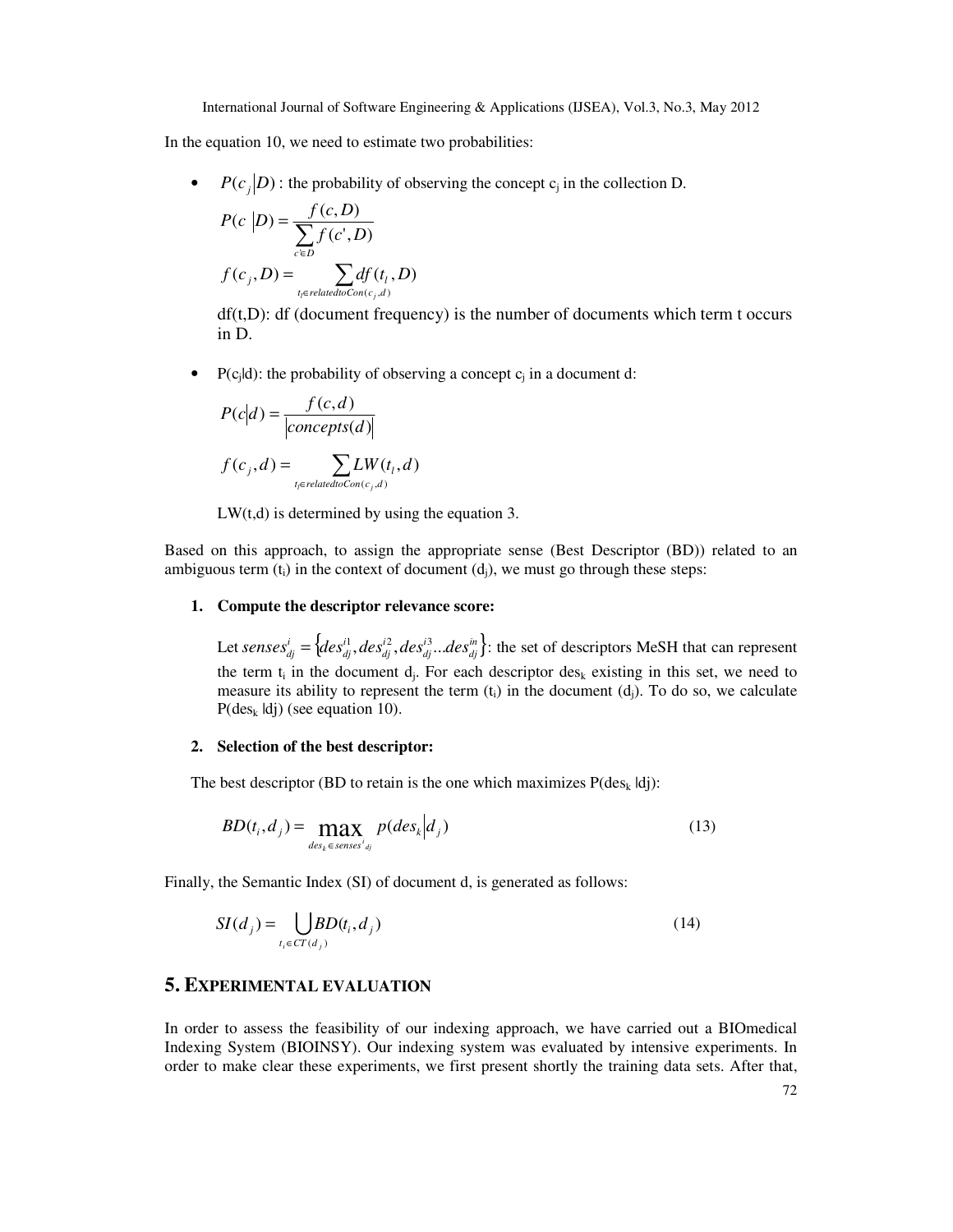we describe the experimental process and the techniques used for validation. Finally, we discuss the obtained results.

#### **5.1. Training data sets**

To evaluate our indexing approach we built a corpus consisting of 500 scientific articles selected from CISMEF<sup>6</sup>. In this collection, we tried to have a diversified base in terms of content. This corpus was carried out with a set of medical keywords (cancer, diabetes, pregnancy, fever…) used on the search engine of CISMEF. Analysis of this corpus revealed about 716,000 words. Each document of this corpus has been manually indexed by five professional indexers in the CISMEF team in order to provide a description called "notice".

Figure 6 shows an example of notice for resource "diabete de type 2".

A notice is mainly composed of:

– General description: title, authors, abstract…

– Specific description: MeSH descriptors that describe article content.

In this evaluation, the notice (manual indexing) is used as a reference. In fact, performance evaluation was done over the same set of 500 articles, by comparing the set of MeSH descriptors retrieved by our system against the manual indexing (presented by the professional indexers).

| Rôle et place des analogues du GLP-1 dans le traitement du diabète de type 2 [2009 ] [call                                                                                                                                                                                                                                                                                                                                                                                                                                                                                                                                                       |
|--------------------------------------------------------------------------------------------------------------------------------------------------------------------------------------------------------------------------------------------------------------------------------------------------------------------------------------------------------------------------------------------------------------------------------------------------------------------------------------------------------------------------------------------------------------------------------------------------------------------------------------------------|
| Revue Médicale Suisse<br>Suisse<br>"Les traitements actuels du diabète de type 2 ne sont pas toujours pleinement satisfaisants car ils n?agissent pas sur la<br>fonction des cellules b. Les analogues du glucagon-like peptide-1 (GLP-1) ou agonistes des récepteurs du GLP-1 const<br>metteuse car ils améliorent le contrôle glycémique, diminuent le poids d?environ 2-3 kg/an et offrent l?espoir d?une stab<br>fonction des cellules b en favo risant la prolifération et en inhibant l?apoptose des cellules b. Leur utilisation chez les pat<br>combinaison metformine-sulfonylurée se compare favorable ment au traitement d?insuline." |
| Descripteurs:<br>MeSH: *diabète de type 2/traitement médicamenteux; *glucagon-like peptide 1/analogues et dérivés; *incrétines/usage thé<br>ю                                                                                                                                                                                                                                                                                                                                                                                                                                                                                                    |
| *incrétines [ap] ;<br>substances:                                                                                                                                                                                                                                                                                                                                                                                                                                                                                                                                                                                                                |
| 'article de périodique;<br>types:                                                                                                                                                                                                                                                                                                                                                                                                                                                                                                                                                                                                                |
| accès:<br>http://titan.medhyg.ch/mh/formation/article.php3?sid=34138                                                                                                                                                                                                                                                                                                                                                                                                                                                                                                                                                                             |

Figure 6. CISMeF notice for resource "Diabete de type 2"

#### **5.2. Experimental process**

 $\ddot{\phantom{a}}$ 

In this experimental process, three measures have been used: precision, recall and F-measure. Precision corresponds to the number of indexing concepts correctly retrieved over the total number of retrieved concepts.

Recall corresponds to the number of indexing concepts correctly retrieved over the total number of expected concepts.

F-measure combines both precision and recall with single measure.

<sup>6</sup> Catalogue et Index des Sites Médicaux Francophones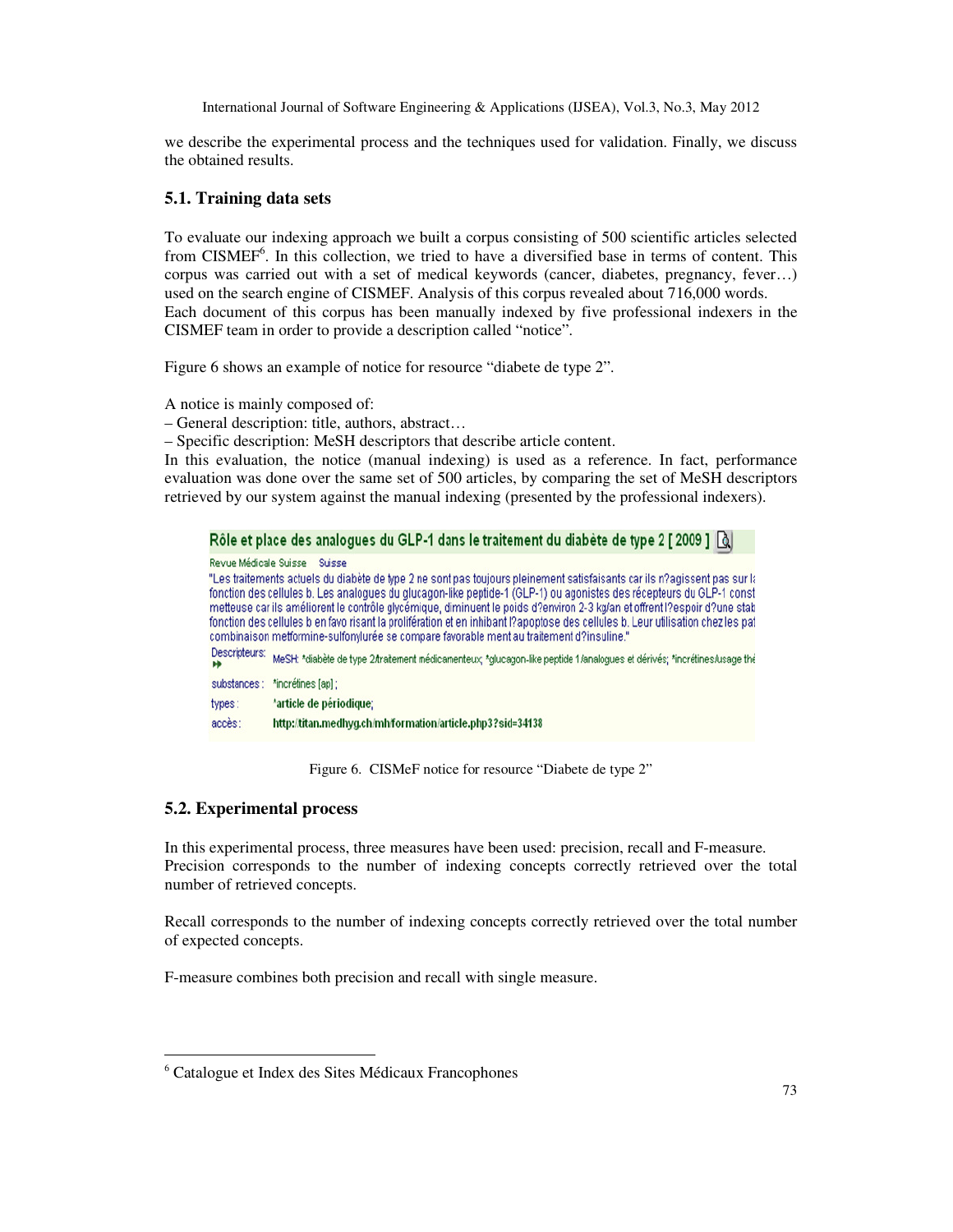$$
Re\,call = \frac{TP}{TP + FN}
$$
\n
$$
Pr\,ecision = \frac{TP}{TP + FP}
$$
\n
$$
F - measure = \frac{1}{\alpha \times \frac{1}{Precision} + (1 - \alpha) \times \frac{1}{recall}}
$$

Where:

- TP: (true positive) is the number of MeSH concepts correctly identified by the system and found in the manual indexing.
- FN: (false negative) is the MeSH concepts that the system failed to retrieve in the corpus.
- FP: (false positive) is the number of MeSH concepts retrieved by the system but were not found in the manual indexing.

## **5.3. Experimental results**

To evaluate the effectiveness of our weighing method, we carried out three sets of experiments:

- Experiment 1: classical term weighing: the term is weighed by using the measures (tf/idf).
- Experiment 2: semantic term weighing: the term is weighed by using the measures CSW (see equation and SW (see equations 1 and 2).
- Experiment 3: composed term weighing: in this case the measures CSW is calculated by using the equation 5.

Table 2 shows the precision (P) and the recall (R) obtained by our system BIOINSY at fixed ranks 1 through 10 in each case cited above.

| Rank | Experiment1(P/R) | Experiment $2(P/R)$ | Experiment $3(P/R)$ |
|------|------------------|---------------------|---------------------|
|      | 17.96/20.67      | 19.87/22.04         | 21,25/24,96         |
|      | 31,19/18,81      | 51.98/20.13         | 45,15/20,13         |
|      | 48.96/9.14       | 69,85/8,29          | 68,72/9,08          |

Table 2. Precision and recall generated by BIOINSY

In order to make clear these experimental results, we propose the figure 7 which presents the Fmeasure value generated by BIOINSY at ranks 1, 4 and 10.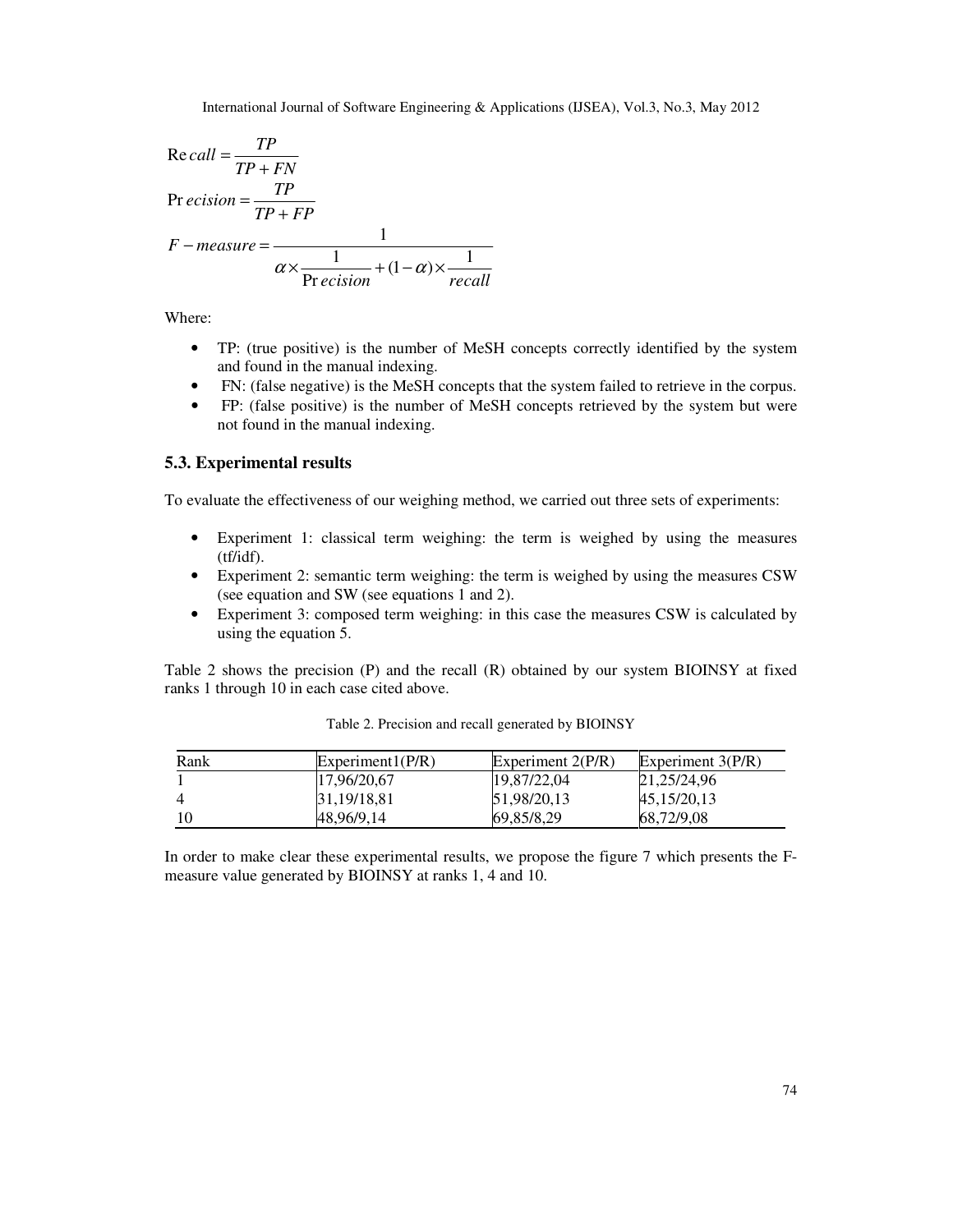

Figure 7. The F-measure value generated by BIOINSY at ranks 1, 4 and 10 in three sets of experiments

As shown in figure7, at all ranks, our semantic based weighing approach (case 2) is really significant compared to the classical term weighing method (case 1). For instance by using YateA, at rank 4, for recall BIOINSY displayed 31, 19% in the case 1 and 51, 98% in the case 2. The obtained results confirm the well interest to integrate the composed term technique in the process weighing. In most of cases (rank 1 and 10), the experiment 3 shows the best F-measure value. The experimental results highlight the performance of weighing method proposed in this paper.

# **6. COMPARISON OF BIOINSY WITH OTHERS TOOLS**

To prove the effectiveness of our indexing method, we compared the BIOINSY to other medical indexing systems. We evaluate the performance of six indexing systems (MetaMap, EAGL, KNN, MTI and BIOINSY) in terms of generating the manual MeSH annotations. For this evaluation, we used the same corpus<sup>7</sup> used by [33] composed of 1000 random MEDLINE citations.

Table 3 shows the results generated by indexing systems using the title of a 1000 random MEDLINE citations.

|                | Indexing system Precision at rank $10(P@10)$ | MAP  |
|----------------|----------------------------------------------|------|
| <b>MTI</b>     | 0.18                                         | 0,16 |
| MetaMap        | 0.17                                         | 0,14 |
| EAGL           | 0.18                                         | 0,17 |
| <b>KNN</b>     | 0.43                                         | 0,47 |
| <b>BIOINSY</b> | 0,39                                         | 0.43 |

Table 3. Precision and MAP(Mean Average Precision) generated by the indexing systems using title as input

 $\ddot{\phantom{a}}$ 

<sup>7</sup> The corpus can be downloaded in (http://www.ebi.ac.uk/∼triesch/meshup/testset\_v1.xml).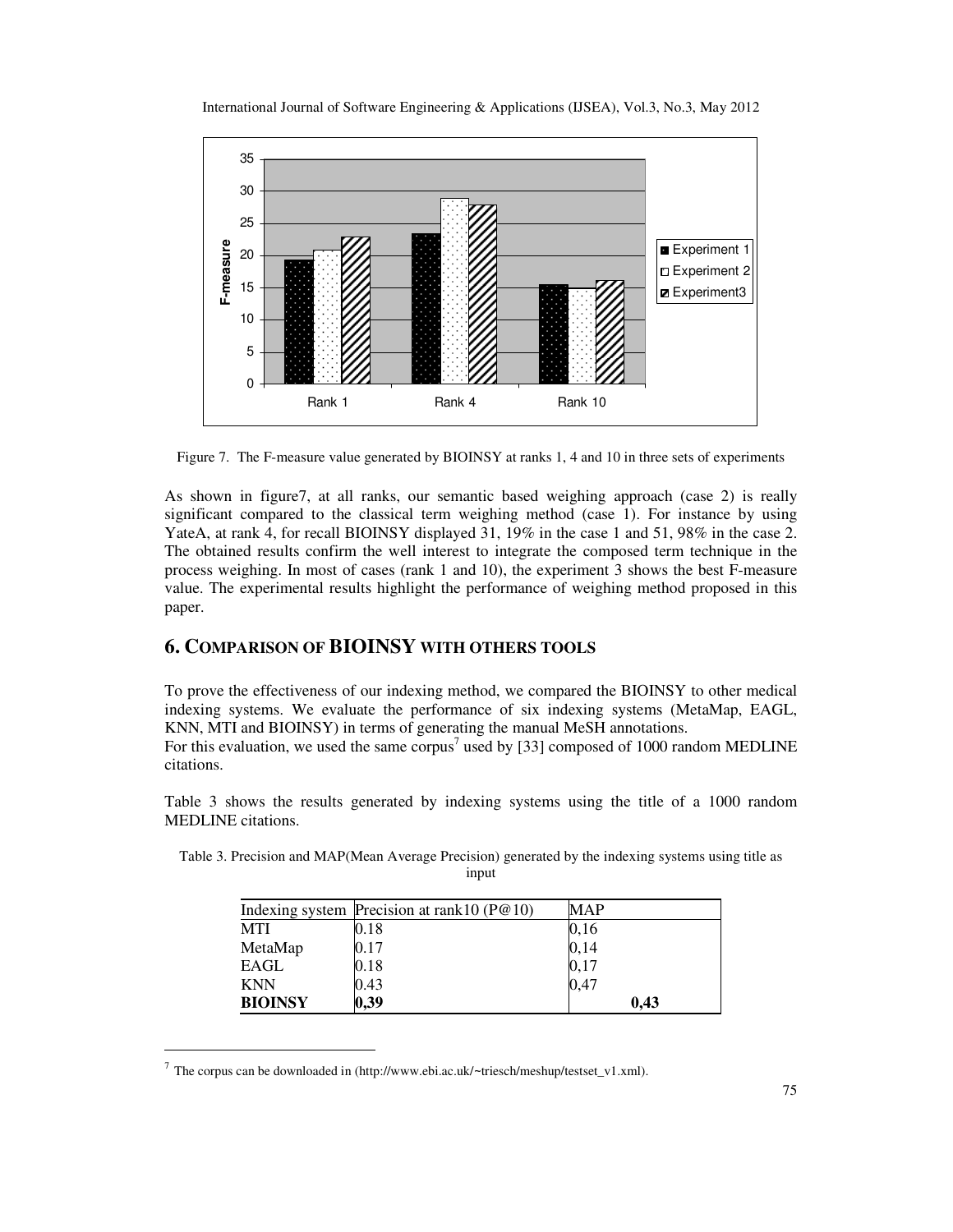Table 4 shows the results generated by indexing systems with the title and abstract of a 1000 random MEDLINE citations.

Table 4. Precision and MAP(Mean Average Precision) generated by the indexing systems using title and abstract as input

|                | Indexing system Precision at rank $10(P@10)$ | <b>MAP</b> |
|----------------|----------------------------------------------|------------|
| <b>MTI</b>     | 0.32                                         | 0.25       |
| MetaMap        | 0.19                                         | 0.16       |
| EAGL           | 0.21                                         | 0.19       |
| <b>KNN</b>     | 0.45                                         | 0.50       |
| <b>BIOINSY</b> | 0,30                                         | 0.26       |

Figure 8 illustrates the obtained results by the five indexing systems on the 1000 random MEDLINE citations.



Figure 8. Experimental results generated by the five indexing systems

Our system BIOINSY serves as the baseline against which the other systems are compared. Both indexing systems MetaMap and EAGL perform worse than BIOINSY in all metrics. Indeed, MetaMap performs similarly to or slightly worse than EAGL when presented with the title only or both title and abstract of the citation to index.

MTI performs worse than BIOINSY when the title was available for indexing. For example, when title used as input, the value of P10 generated by MTI is equal to 0,18. Concerning BIOINSY, it generates 0,39 as value of P10. When using title and abstract, MTI performs similarly to or slightly better than BIOINSY in terms of MAP and P10.

By using title as input, KNN and BIOINSY echoed very similar performance. Given the title and abstract of a citation, KNN shows the best results in all metrics.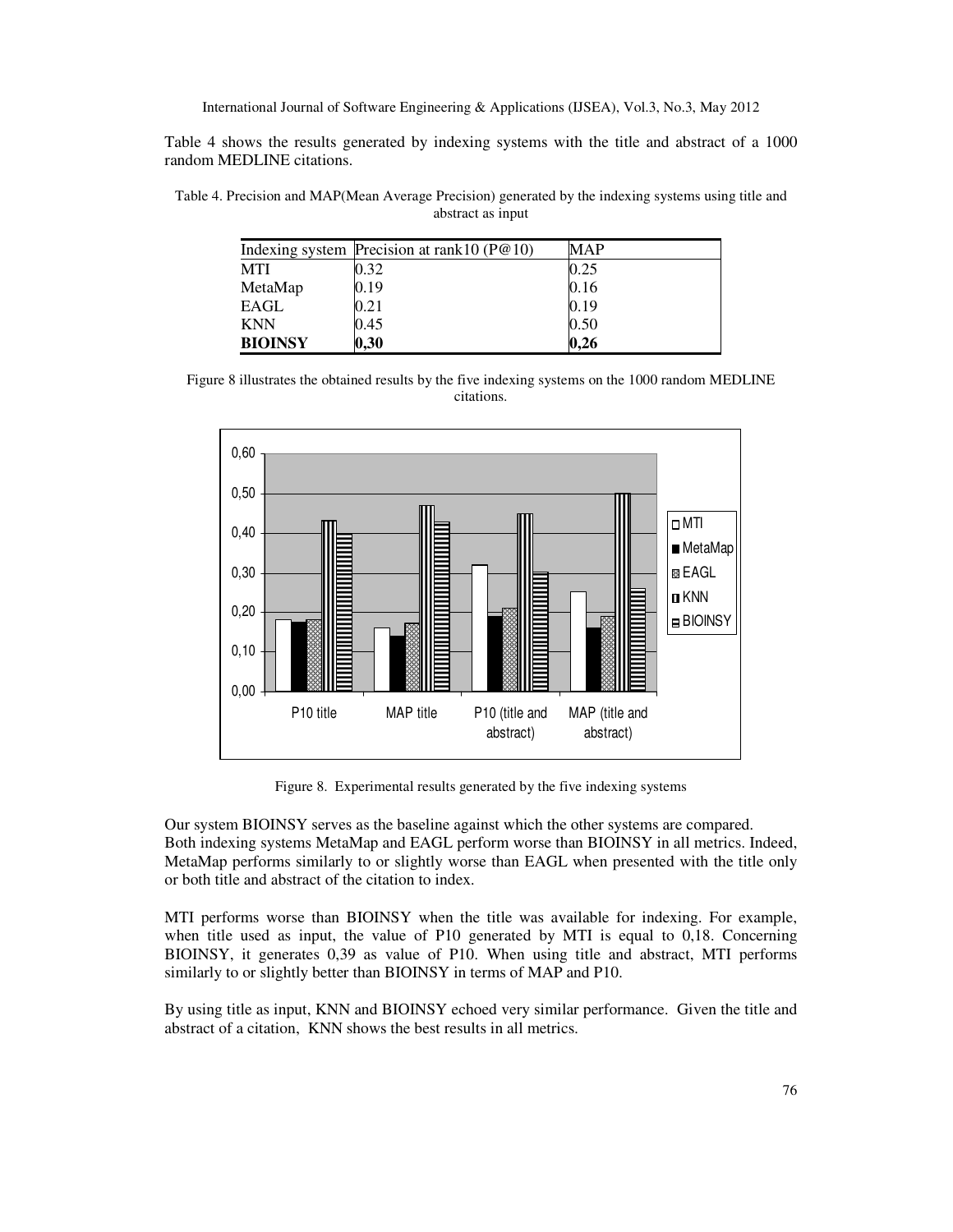The obtained results confirm the well interest to use the language modeling approach in the conceptual indexing process.

# **7. CONCEPTUAL RETRIEVER**

In this section, we try to answer the following question: Can our conceptual indexing approach (described and evaluated above) improve the information retrieval process. The overview of this section is as follows. In subsection 7.1 we will present the test collection. In subsection 7.2 we will describe the experimental setup. In subsection 7.3, the experimental results will be analysed and discussed.

#### **7.1. Test collection**

To evaluate the retrieval effectiveness based on our conceptual indexing method, we use the ImageCLEF<sup>8</sup>med 2007 collection. Started from 2004, the ImageCLEFmed (medical retrieval task) aims at evaluating the performance of medical information systems, which retrieve medical information from a mono or multilingual image collection.

This corpus [31] is based on a dataset containing images from the Casimage, MIR, PEIR, PathoPIC, CORI, myPACS and Endoscopic collections. For each image of this corpus, a textual description called diagnosis is attributed. An overview of databases used in ImageCLEFmed 2007is shown in Table 5.

| Collection<br>Name                                                                        | Cases                                                 | Images                                                  | Annotations                                            | Annotations by Language                                                                                                                                                                           |
|-------------------------------------------------------------------------------------------|-------------------------------------------------------|---------------------------------------------------------|--------------------------------------------------------|---------------------------------------------------------------------------------------------------------------------------------------------------------------------------------------------------|
| Casimage<br><b>MIR</b><br><b>PEIR</b><br><b>PathoPIC</b><br>myPACS<br>Endoscopic<br>Total | 2076<br>407<br>32319<br>7805<br>3577<br>1496<br>47680 | 8725<br>1177<br>32319<br>7805<br>15140<br>1496<br>66662 | 2076<br>407<br>32319<br>15610<br>3577<br>1496<br>55485 | French – 1899, English – 177<br>English $-407$<br>English $-32319$<br>German – 7805, English – 7805<br>English $-3577$<br>English $-1496$<br>French – 1899, English – $45781$ ,<br>German $-7805$ |

Table 5. details of the ImageCLEFmed 2007 collection

#### **7.2. Experimental setup**

The ImageCLEF data contains the qrels file (TREC format) which specifies the set of relevant images to a given query. In our indexing method we are interested by the textual document. Hence, to evaluate our approach we assume that "If a query is relevant to an image then it is also relevant to its textual description (diagnosis)".

This evaluation process is structured around the following steps:

 8 CLEF (Cross Language Evaluation Forum)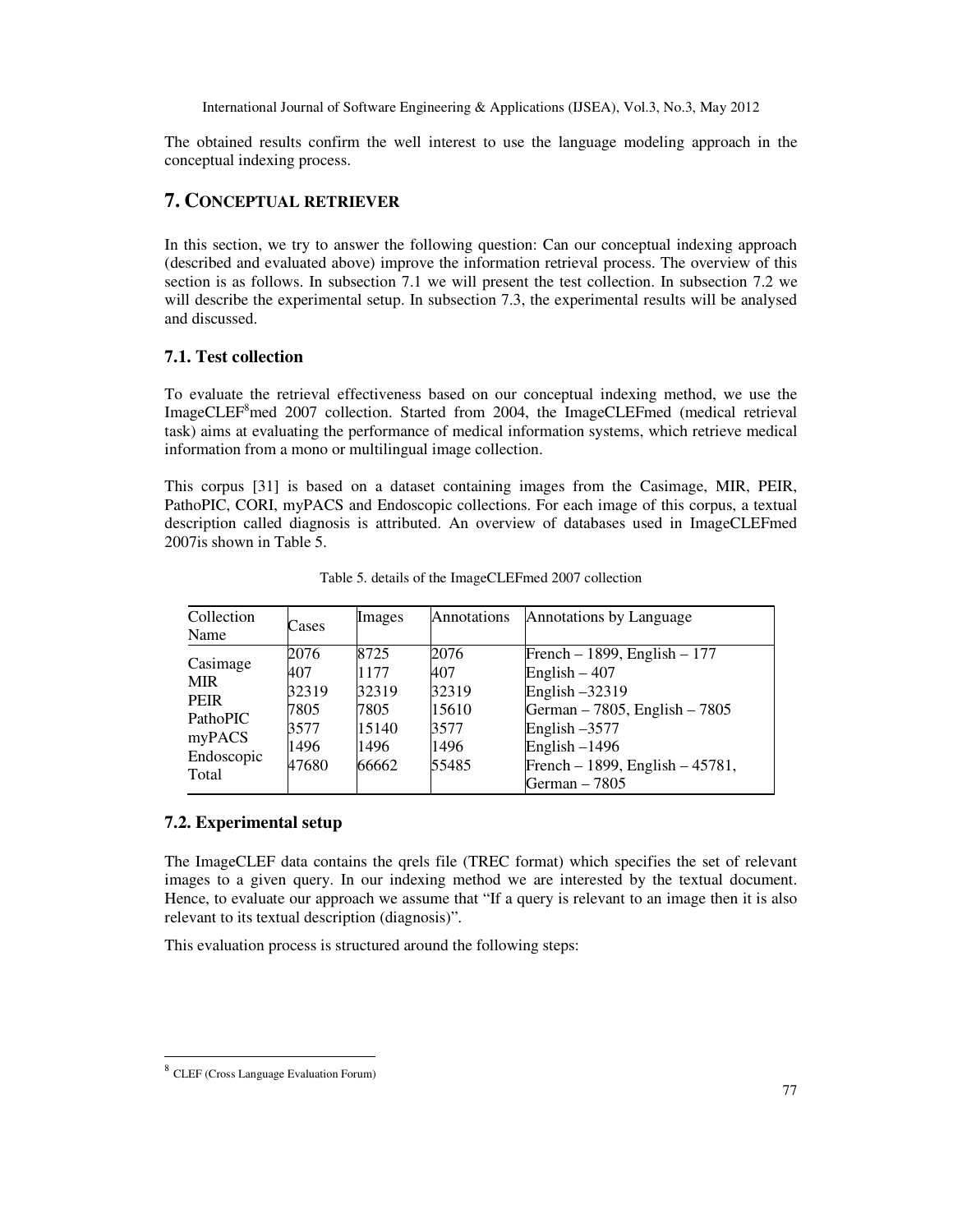### • **Indexing of diagnosis and queries:**

The indexing process is carried out on the diagnosis and queries. Thus, documents and eventually queries are expanded with descriptors identified by our conceptual indexing method.

The documents and the queries are presented as follows:

 $\vec{d}_j = (w_j^1, w_j^2, ... w_j^n)$ 

# • **Calculation of Retrieval Status Value (RSV (q, d)):**

The relevance score of the document  $d_j$  with respect to the query q is given by:

$$
RSV(q, d_j) = \sum_{des \in Q} TF_j (des) \times IDF (des)
$$

Where:

-  $TF_j$ : the normalized term frequency of the current descriptor in document  $d_j$ . - IDF: the normalized inverse document frequency of the current descriptor in the

collection.

## **7.3. Results and discussion**

In order to assess the validity of our method, we compared the results of our indexing system BIOINSY to official runs in medical retrieval task 2007.

Table 6 summarizes the results obtained by the participants in medical retrieval task 2007.

Table 6: The comparison of our system with official runs participated in ImageCLEF9med 2007

| Run                       | P@5  | MAP  |
|---------------------------|------|------|
| LIG-MRIM-LIGMU (the best) | 0.44 | 0,32 |
| OHSU (the second)         | 0.42 | 0,27 |
| IPAL4 (median)            | 0.39 | 0,27 |
| miracleTxtFRT (median)    | 0.43 | 0,17 |
| IRIT RunMed1 (the worst)  | 0,05 | 0,04 |
| Our system                | 0,38 | 0.24 |

By examining the table 6, we can note that the results generated by our system close to those of the best run (LIG-MRIM-LIGMU). Thus, we conclude that our conceptual indexing approach proposed in this paper would significantly improve the biomedical IR performance.

# **8. CONCLUSION**

The work developed in this paper outlined a concept language model using the Mesh thesaurus for representing the semantic content of medical articles.

Our proposed conceptual indexing approach consists principally of three main steps. At the first step (Term extraction), being given an article, MeSH thesaurus and the NLP tools, the system

 9 CLEF (Cross Language Evaluation Forum)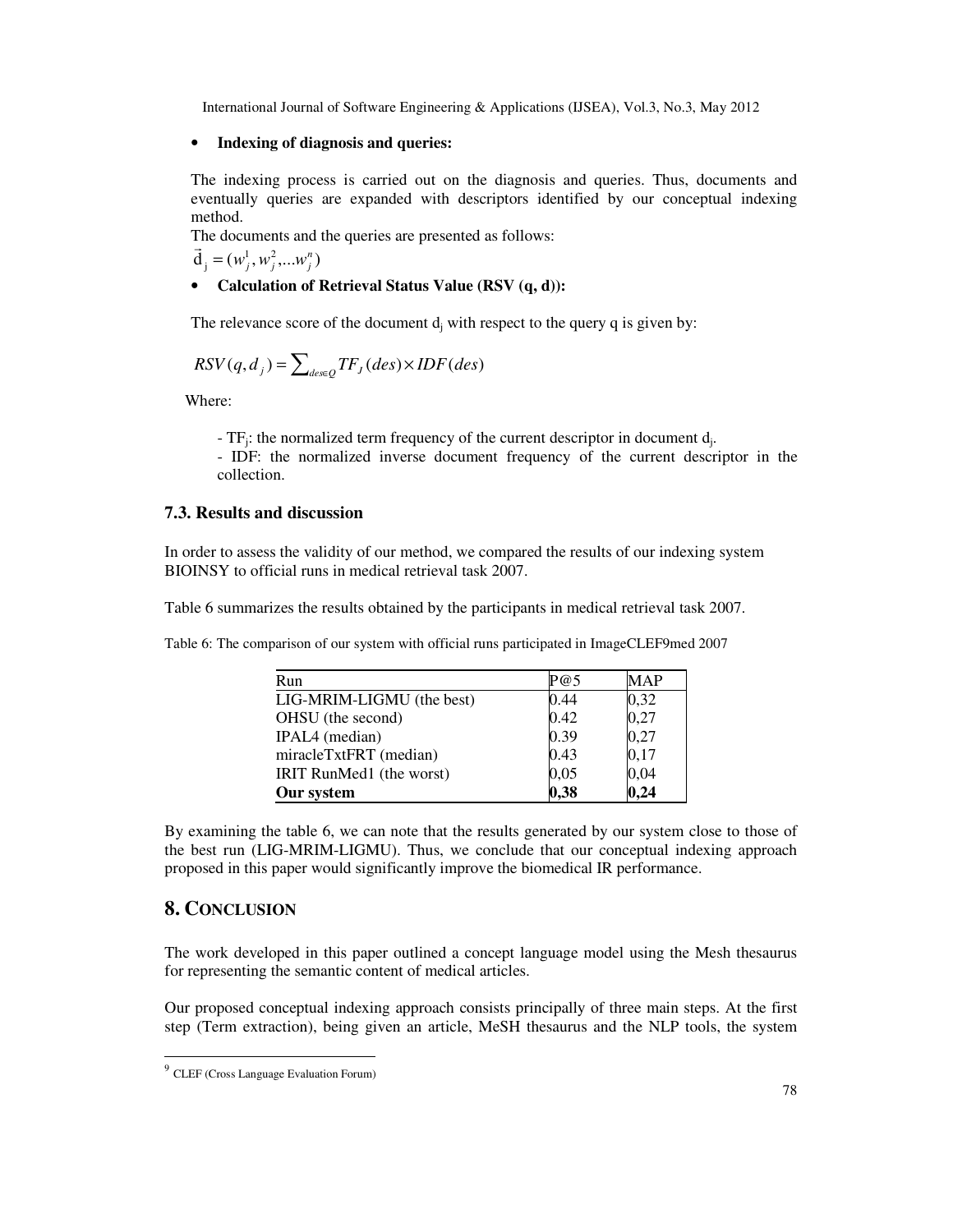BIOINSY extracts two sets: the first is the article's lemma, and the second is the list of lemma existing in the MeSH thesaurus. After that, these sets are used in order to extract the Mesh terms existing in the document. At step 2, these extracted terms are weighed by using the measures CSW and SW that intuitively interprets MeSH conceptual information to calculate the term importance. The step 3 aims to recognize the MeSH descriptors that represent the document by using the language model.

In order to assess its feasibility, our indexing approach was experimented on through training data sets containing 500 medical articles. An experimental evaluation and comparison of BIOINSY with others indexing tools confirms the well interest to use the language modelling approach in the conceptual indexing process. The performance of our approach is also close to the average of official runs in CLEFmedical retrieval task 2007 and is comparable to the best run.

Our future work aims at incorporating a kind of semantic smoothing into the langage modeling approach. We also plan to use several semantic resources in the indexing process. We believe that multi-terminology based indexing approach can enhance the IR performance.

# **REFERENCES**

- [1] Pouliquen, B.: Indexation de textes médicaux par indexation de concepts, et ses utilisations. PhD thesis, Universit Rennes 1 (2002)
- [2] Neveol, A.: Automatisation des taches documentaires dans un catalogue de santé en ligne. PhD thesis, Institut National des Sciences Appliques de Rouen (2005)
- [3] Dinh, D., Tamine, L.: Biomedical concept extraction based on combining the content-based and word order similarities. In: SAC. (2011) 1159–1163
- [4] A.Aronson, J.Mork, C.S., W.Rogers: The nlm indexing initiative's medical text indexer. In: Medinfo. (2004)
- [5] A.Aronson: Effective mapping of biomedical text to the umls metathesaurus: the metamap program. In: AMIA. (2001) 17–21
- [6] W.Kim, A.Aronson,W.: Automatic mesh term assignment and quality assessment. In: AMIA. (2001)
- [7] P.Lenoir, R.Michel, C., G.Chales: Réalisation, développement et maintenance de la base de données a.d.m. In: Médecine informatique. (1981)
- [8] Zakos, J., Verma, B.: Concept-based term weighting for web information retrieval. Computational Intelligence and Multimedia Applications, International Conference on 0 (2005) 173–178
- [9] Lesk, M.: Automatic sense disambiguation using machine readable dictionaries: how to tell a pine cone from an ice creamcone. In: SIGDOC '86: Proceedings of the 5th annual international conference on Systems documentation, New York, NY, USA, ACM (1986) 24–26
- [10] Mihalcea, R.: Unsupervised large-vocabulary word sense disambiguation with graph-based algorithms for sequence data labeling. In: Proceedings of the conference on Human Language Technology and Empirical Methods in Natural Language Processing. HLT '05, Stroudsburg, PA, USA, Association for Computational Linguistics (2005) 411–418
- [11] Lee, Y.K., Ng, H.T., Chia, T.K.: Supervised word sense disambiguation with support vector machines and multiple knowledge sources. In: Senseval-3: Third International Workshop on the Evaluation of Systems for the Semantic Analysis of Text. (2004) 137–140 12
- [12] Liu, H., Teller, V., Friedman, C.: A multi-aspect comparison study of supervised word sense disambiguation. J Am Med Inform Assoc (11) 320–31
- [13] Yarowsky, D.: Unsupervised word sense disambiguation rivalling supervised methods. In: In Proceedings of the 33rd Annual Meeting of the Association for Computational Linguistics. (1995) 189–196
- [14] Cunningham, M., Maynard, D., Bontcheva, K., V.Tablan: Gate: A framework and graphical development environment for robust NLP tools and applications. ACL (2002)